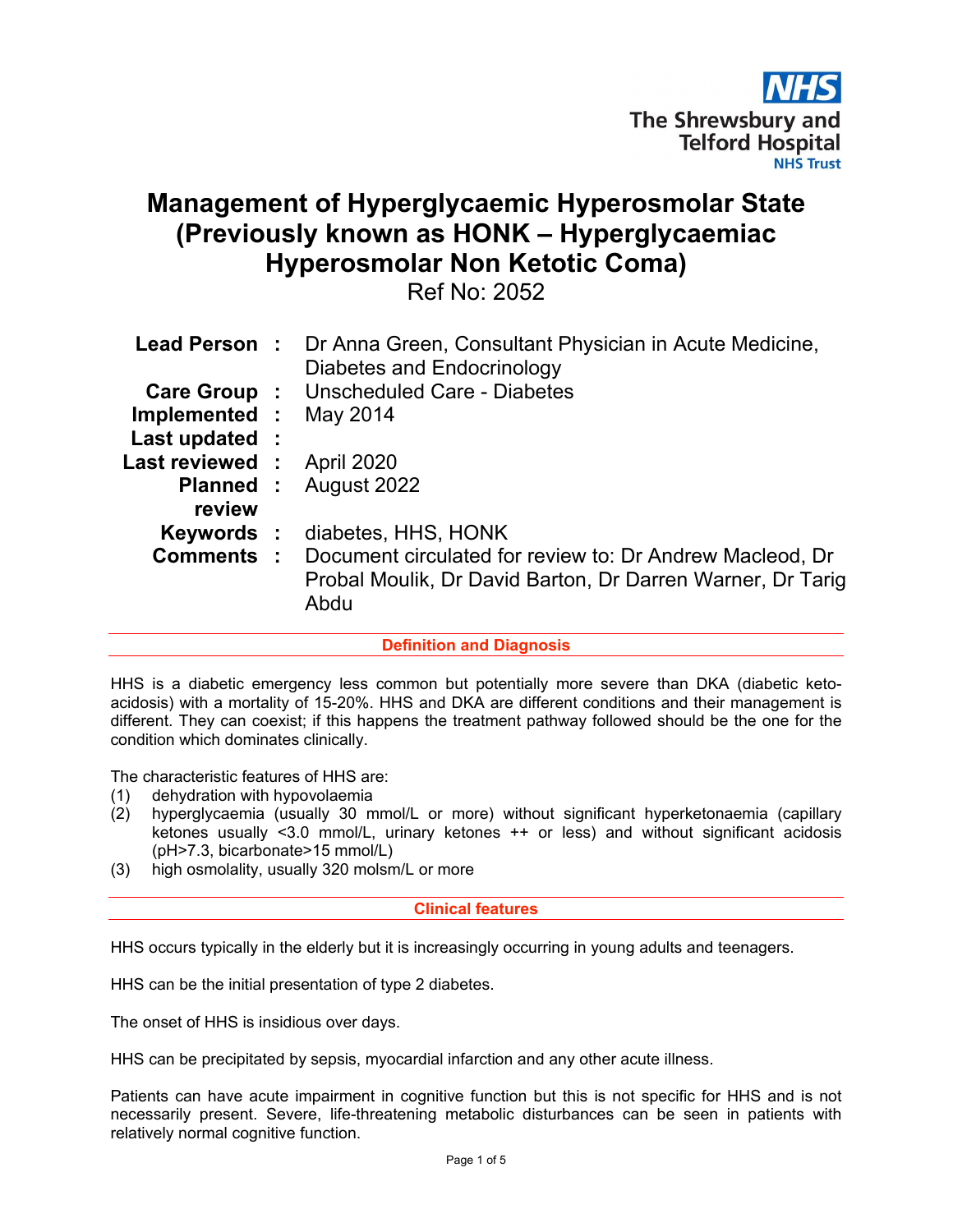On examination, the patients may not look as dehydrated as they are because the hypertonicity leads to preservation of intravascular volume and water is lost mainly from the intracellular compartment.

HHS is associated with an increased risk of venous and arterial thromboembolism (including myocardial infarction and stroke) which can persist for up to 3 months after discharge.

HHS can be complicated by seizures, cerebral oedema and central pontine myelinolysis. These are probably due to rapid changes in osmolality during treatment.

#### Goals of Treatment

(1) Treat the underlying cause

- (2) Gradually and safely normalise osmolality replace fluid and electrolyte losses normalise blood glucose
- (3) Prevent: arterial and venous thrombosis cerebral oedema/central pontine myelinolysis foot ulcers

Management

#### REFER TO THE DIABETES TEAM AS SOON AS PRACTICALLY POSSIBLE

Patients with HHS are complex and require frequent monitoring; admission to HDU should be considered in all cases.

#### INITIAL INVESTIGATIONS:

- capillary glucose and ketones
- urine dipstick and culture if indicated
- venous blood gas for electrolytes, pH, bicarbonate and lactate
- venous blood for glucose, urea and electrolytes, CRP, osmolality, full blood count and blood cultures
- ECG
- CXR

Calculate osmolality based on the formula Osm = 2Na + Glucose + urea

#### INITIAL MANAGEMENT

#### (1) Fluids

Start iv 0.9% NaCl solution, 1 litre over 1 hour faster if SBP<90 mmol/l slower if there is a risk of precipitating heart failure (be particularly careful in the elderly)

An initial rise in Na is expected and is not in itself an indication for hypotonic fluids as long as the osmolality is declining. If the osmolality is not declining, check the fluid balance and if the balance is not positive, increase the rate of the iv 0.9% NaCl solution. If the osmolality is still not declining, change to 0.45% NaCl solution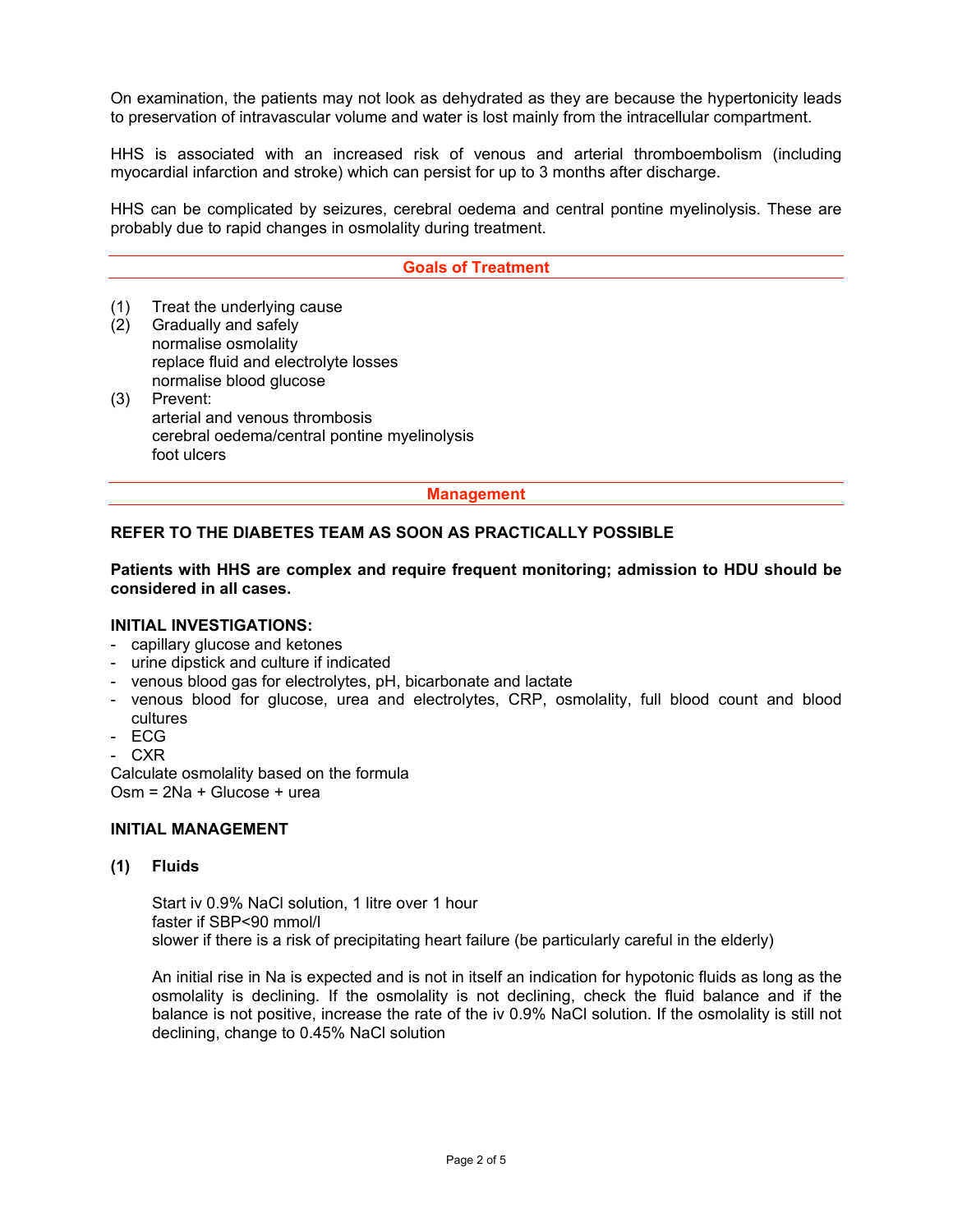#### (2) Glucose

With the iv fluid replacement, glucose is expected to fall and it is essential to start iv fluids as soon as possible.

Start iv insulin at 0.05 IU/kg/hr (half the rate used in DKA) as soon as the iv fluids are running. For example, in a 60kg adult, the correct insulin starting dose is 3 units/hour and in a 100kg adult the rate should be 5 units/hour. If unsure about the weight of the patient, do not delay starting the insulin and start at 3 units/hour.

Aim for a fall in glucose of a maximum of 5 mmol/L/hr.

Monitor the capillary glucose hourly.

#### (3) Potassium replacement

- if K>5.5 mmol/L, do not add any potassium to the iv fluids
- if K is 3.5 to 5.5 mmol/l add 40 mmol KCl/L iv fluid given
- if K<3.5 senior review as additional K required

#### (4) Prevention of venous thromboembolism

Start subcutaneous low molecular weight heparin (unless clearly contraindicated) in the standard VTE prevention dose straightaway.

These patients have a high thromboembolic risk, therefore if there is clinical suspicion of venous thromboembolism or of acute coronary syndrome, start therapeutic dose low molecular weight heparin straightaway.

#### MONITORING AND FURTHER MANAGEMENT

Use existing trust fluid balance charts and the chart attached at the end of this document to monitor Na, glucose and osmolality.

#### (1) Fluid balance

Insert urinary catheter and monitor hourly urine output - aim for a minimum output of 0.5 mls/kg/hr.

Continue to give 0.5-1 litres fluid per hour depending on response. Aim for a positive fluid balance of 2-3 litres by 6 hours and a positive balance of 3-6 litres by 12 hours.

Total fluid deficit in patients with HHS is usually estimated at 100-200 mls/kg (which means 6-12 litres in a 60 kg patient or 10-20 litres in a 100kg patient). The aim is to achieve an adequate fluid balance by 24-72 hours.

#### (2) Osmolality

Aim for a decline of 3-8 mosm/kg/hr.

If rate of decline is lower than this, check fluid balance. If positive balance inadequate, increase the rate of the infusion. If positive balance adequate, consider changing to 0.45% NaCl solution at the same rate.

If rate of decline is above 8 mosm/kg/hr, consider reducing the infusion rate of iv fluids and of insulin.

Repeat laboratory urea and electrolyte levels every 4-6 hours in the first 24 hours.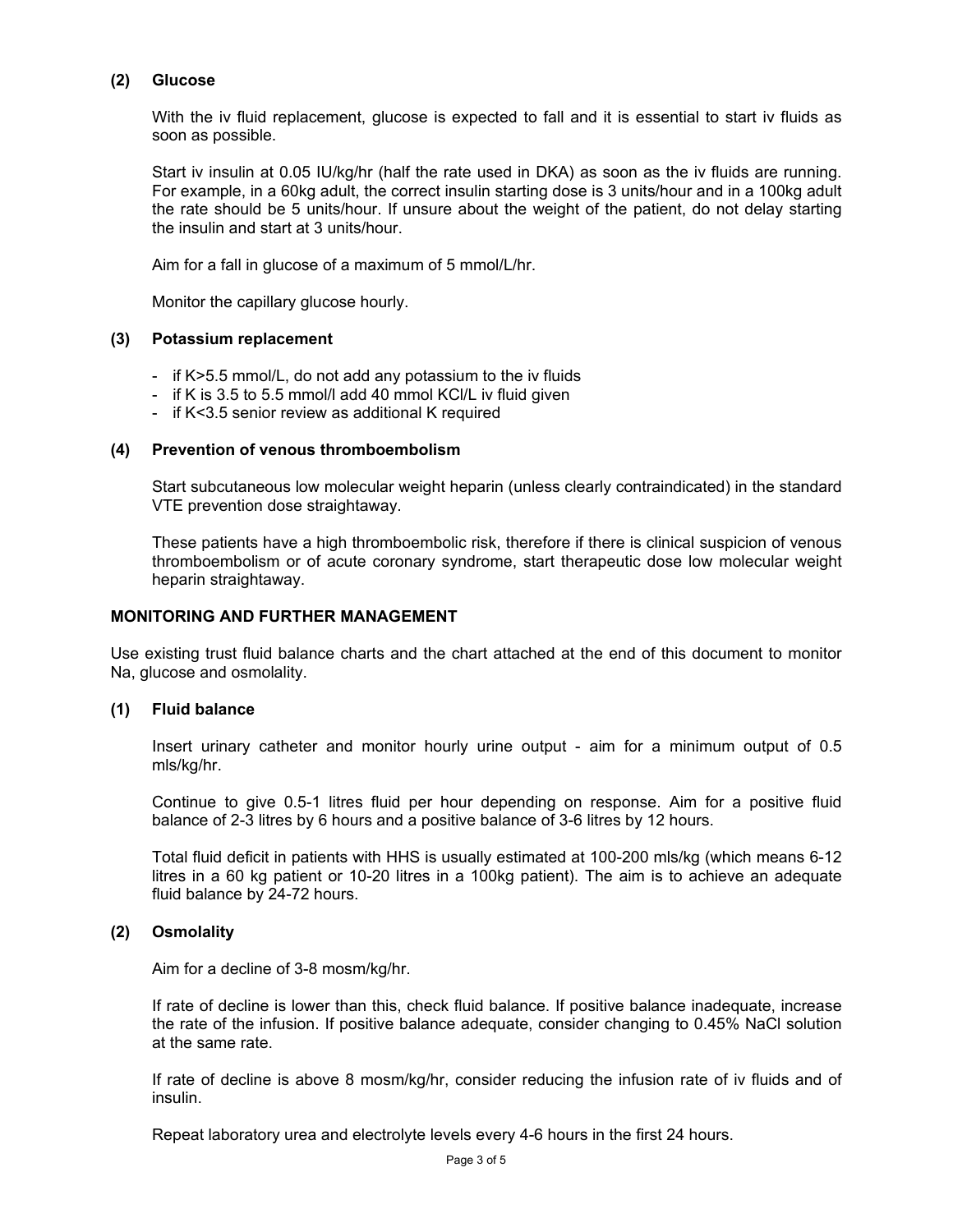#### (3) Sodium

Monitor hourly in the first 6 hours (you can use the blood gas analyser for this). Afterwards, if the patient is improving, monitoring can be decreased to every two hours and later to every 4 hours.

Aim for a maximum drop of 10 mEq/l Na over 24 hours.

Remember that the profound metabolic abnormalities have developed over days and normalisation of electrolytes and, in particular, sodium and osmolarity, will also take days.

#### (4) Glucose

Aim for a fall in glucose of a maximum of 5 mmol/L/hr. Aim for a glucose of 10-15 mmol/L in the first 24 hours

If blood glucose not falling, check fluid balance

- if positive balance inadequate, increase the rate of 0.9% NaCl
- if positive balance adequate, increase the rate of insulin by 1 unit/hour

Adjust iv insulin rate in 1unit/hr increments and decrements as necessary

If glucose falls below 14 mmol/L, change the iv fluids to 4%Dextrose with 0.18% NaCl (dextrosesaline solution)

### (5) Potassium

- if K>5.5 mmol/L, do not add any potassium to the iv fluids
- if K is 3.5 to 5.5 mmol/l ad 40 mmol KCl/L iv fluid given
- if K <3.5 senior review as additional K may be required

Remember that the maximum rate of hourly iv KCl infusion outside ITU is 10 mmol/hour, which means that a litre of Normal Saline with 40 mmol KCl can only be given over 4 hours. If necessary, run in parallel a bag of Normal Saline with KCl together with a bag of fluids without KCl in order to achieve the desired iv fluid rate.

#### (6) Foot protection

Assess feet at presentation. These patients are at high risk of ulceration and pressure areas should be protected. Re-examine feet daily.

#### (7) Long term management

IV insulin should be discontinued and the patient should be started on subcutaneous insulin as soon as the patient is eating and drinking. IV fluids are likely to be required for longer, especially if oral intake is not adequate.

Some patients, particularly those with previously undiagnosed diabetes will eventually be managed by diet or oral hypoglycaemic agents. However, they will need a period of glycaemic stability of weeks or months before this switch is attempted.

#### REMEMBER TO REFER THE PATIENT TO THE DIABETES TEAM AS SOON AS PRACTICALLY POSSIBLE